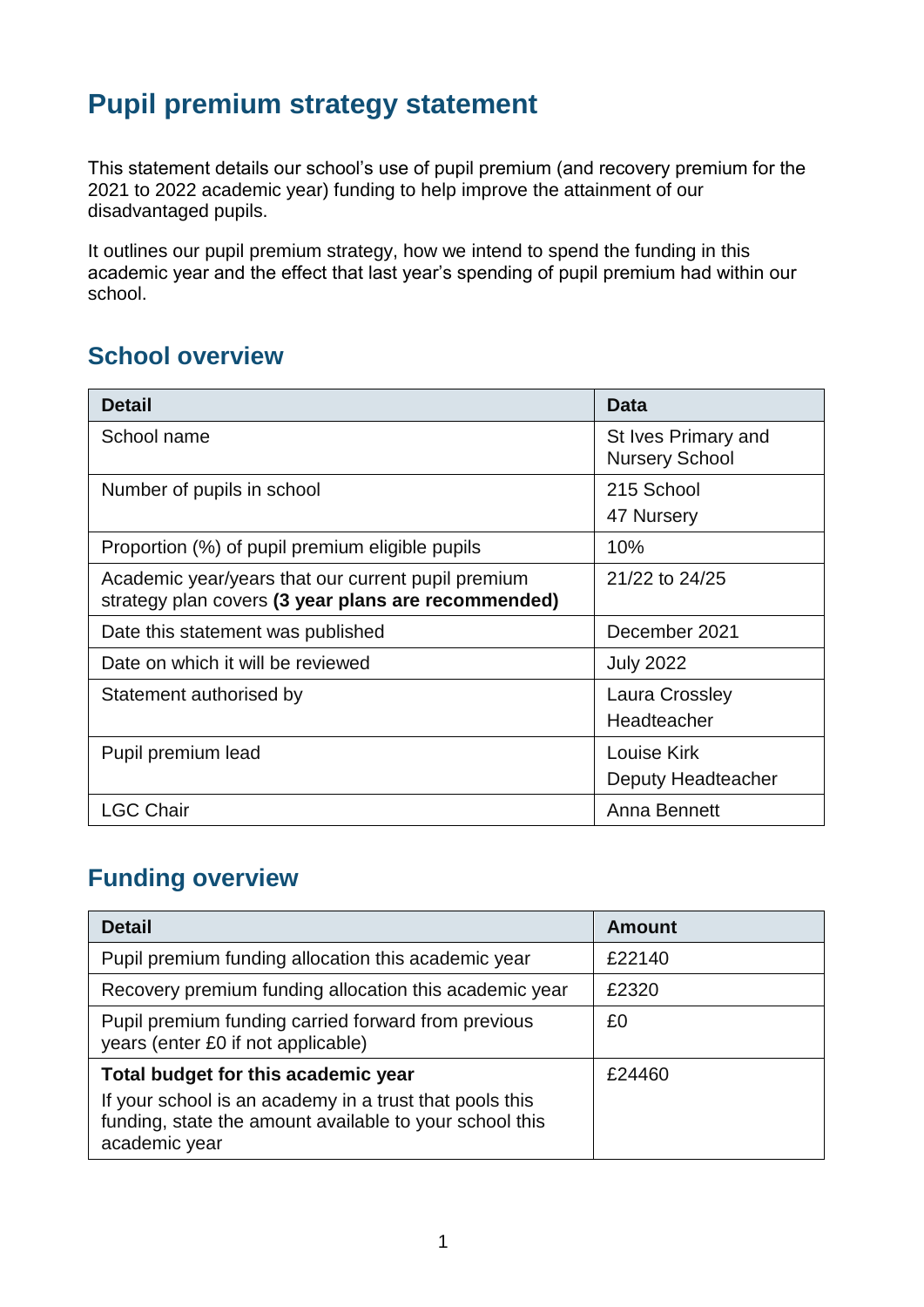# **Part A: Pupil premium strategy plan**

## **Statement of intent**

It is our intention that all pupils, irrespective of background or the challenges they face, make good progress and achieve high attainment across all subject areas. The focus of our pupil premium strategy is to support disadvantaged pupils to achieve that goal, including progress for those who are already high attainers.

We will consider the challenges faced by vulnerable pupils, such as those who have a social worker and young carers. The activity we have outlined in this statement is also intended to support their needs, regardless of whether they are disadvantaged or not.

High-quality teaching is at the heart of our approach, with a focus on areas in which disadvantaged pupils require the most support. This is proven to have the greatest impact on closing the disadvantage attainment gap and at the same time will benefit the non-disadvantaged pupils in our school. Implicit in the intended outcomes detailed below, is the intention that non-disadvantaged pupils' attainment will be sustained and improved alongside progress for their disadvantaged peers.

# **Challenges**

This details the key challenges to achievement that we have identified among our disadvantaged pupils.

| <b>Challenge</b><br>number | <b>Detail of challenge</b>                                                             |
|----------------------------|----------------------------------------------------------------------------------------|
|                            | Less time spent at an Early Years pre-school provision and lack of school<br>readiness |
|                            | Low communication, language and literacy development                                   |
| $\mathcal{P}$              | Poor parent Literacy and Numeracy skills                                               |
|                            | Less opportunities to read and write at home                                           |
| 3                          | Inability to access home learning                                                      |
|                            | Reduced access to resources at home to support learning                                |
|                            | Less time to practise skills at home                                                   |
|                            | Possible lower school attendance                                                       |
| 4                          | Less opportunity for enrichment activities                                             |
| 5                          | Low personal, social, emotional development                                            |
|                            | Low self-esteem and vulnerability to mental health issues                              |
|                            | Poor attendance                                                                        |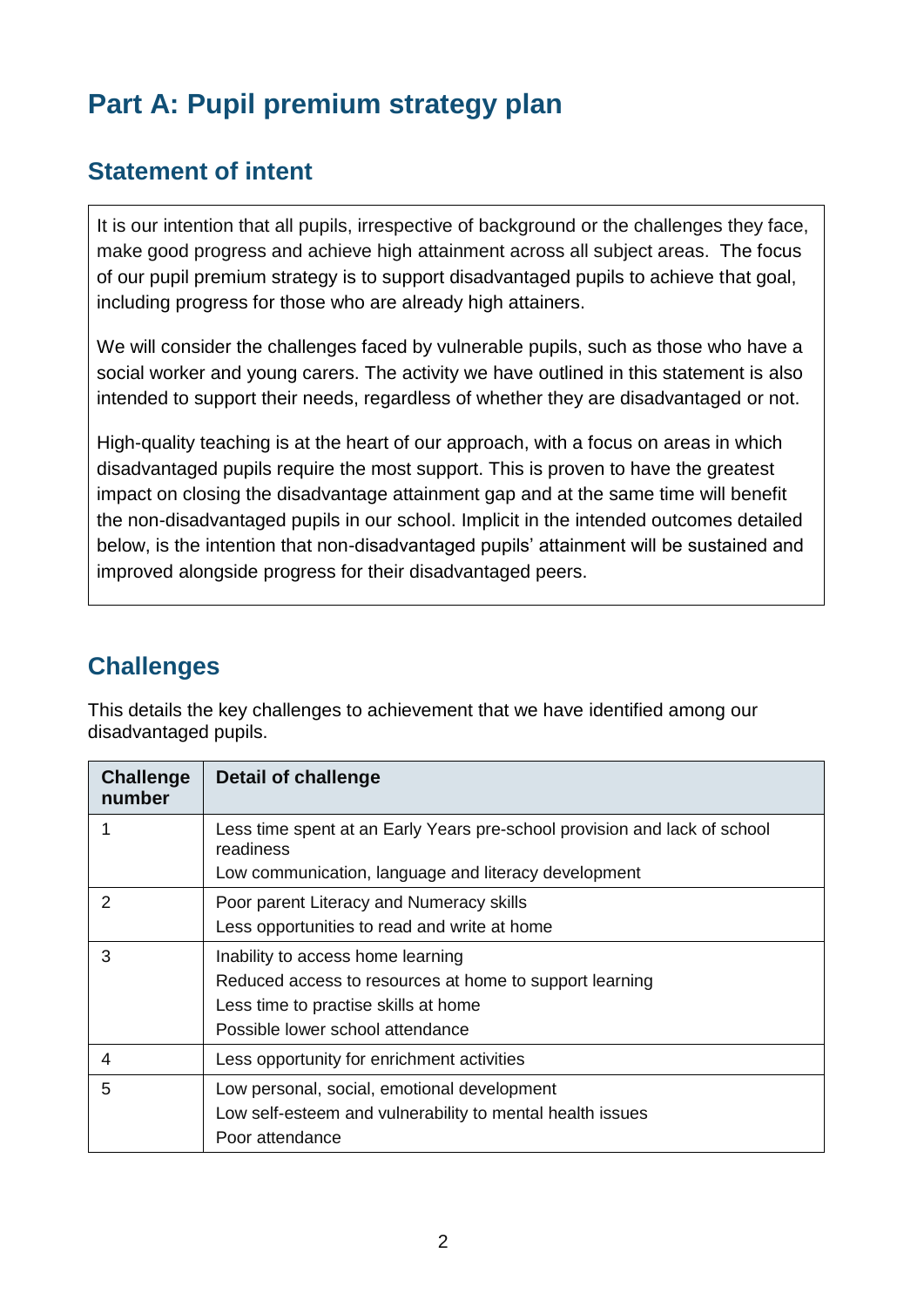# **Intended outcomes**

This explains the outcomes we are aiming for **by the end of our current strategy plan**, and how we will measure whether they have been achieved.

| <b>Intended outcome</b>                                                                                                                           | <b>Success criteria</b>                                                                                                                                                                                                                                       |
|---------------------------------------------------------------------------------------------------------------------------------------------------|---------------------------------------------------------------------------------------------------------------------------------------------------------------------------------------------------------------------------------------------------------------|
| Pupils to make at least expected progress in<br>Reading and maths<br>Attainment is within national expectations                                   | Statutory assessments show disadvantaged<br>children achieve in line with their peers and<br>continue to make progress in line with their<br>peers.<br>KS2 reading and maths outcomes show that<br>disadvantaged pupils achieve in line with<br>their peers.  |
| High quality teaching and learning ensures<br>embedded high expectations for all learners                                                         | Disadvantaged children achieve in line with<br>their peers                                                                                                                                                                                                    |
| Pupils have the correct resources needed to<br>further their learning<br>Pupils are well prepared for the next stage of<br>their school education | Home learning is accessible and accessed<br>at home<br>Pupils attend activities such as residentials<br>and clubs and transition successfully                                                                                                                 |
| Pupils are mentally healthy and are able to<br>focus on their learning                                                                            | Sustained high levels of wellbeing.<br>Disadvantaged children have access to<br>mentor scheme, wellbeing support, mental<br>health programme and counselling to<br>support them in accessing their learning and<br>the wider opportunities within the school. |
| Pupil behaviour and attitudes towards<br>learning are exemplary                                                                                   | No exclusions                                                                                                                                                                                                                                                 |
| Attendance at school is supported and is<br>within national expectations                                                                          | Attendance is in line with peers                                                                                                                                                                                                                              |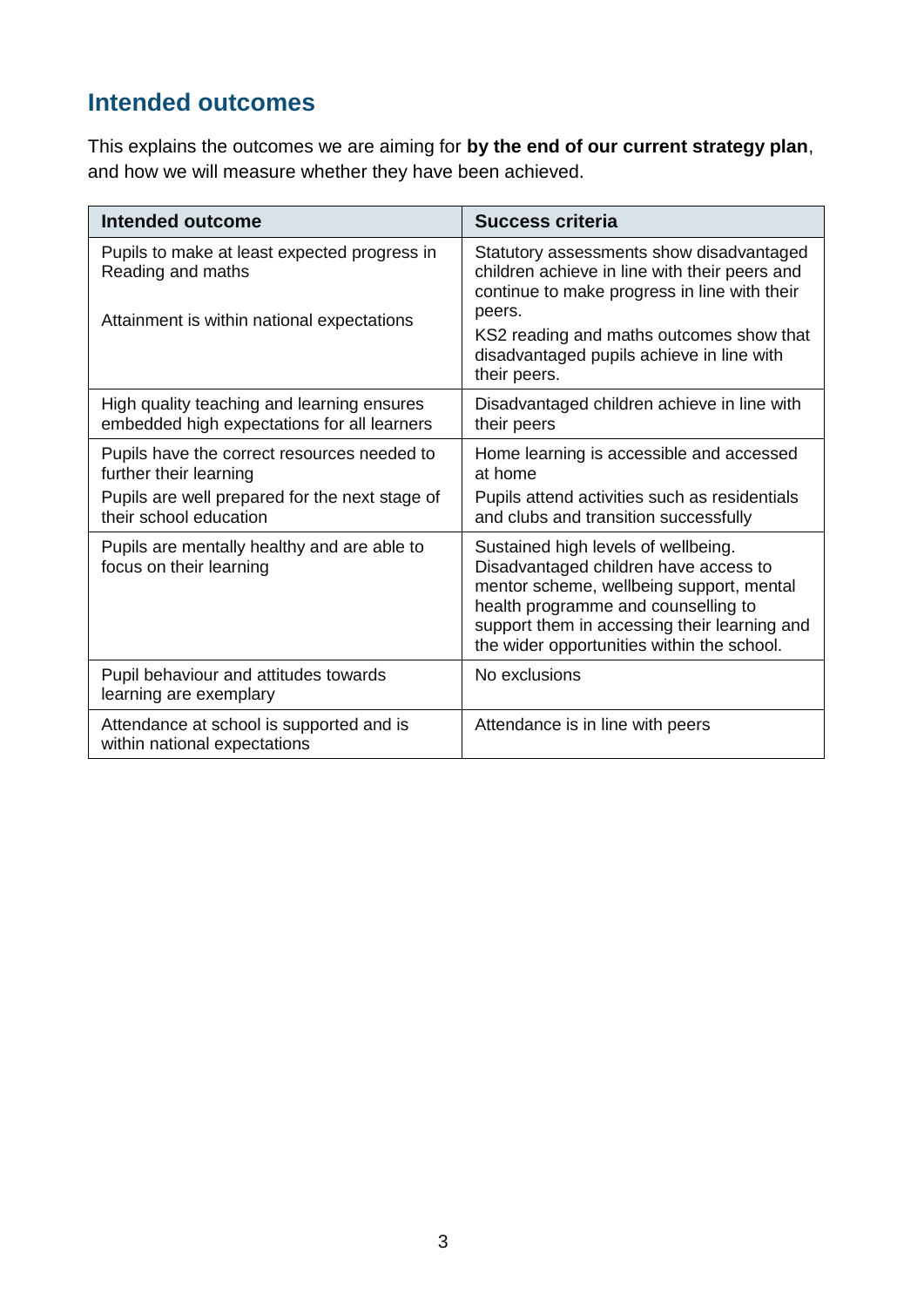# **Activity in this academic year**

This details how we intend to spend our pupil premium (and recovery premium funding) **this academic year** to address the challenges listed above.

### **Teaching (for example, CPD, recruitment and retention)**

Budgeted cost: £ 5719

| <b>Activity</b>                                                                                                                       | <b>Evidence that supports this</b><br>approach                                                                                                                                                                            | <b>Challenge</b><br>number(s)<br>addressed |
|---------------------------------------------------------------------------------------------------------------------------------------|---------------------------------------------------------------------------------------------------------------------------------------------------------------------------------------------------------------------------|--------------------------------------------|
| Provide specific learning<br>opportunities and<br>equipment to support<br>disadvantaged children                                      | Standardised tests can provide reliable<br>insights into the specific strengths and<br>weaknesses of each pupil to ensure they<br>receive the correct additional support<br>through interventions or teacher instruction. | 1,2                                        |
| Provide small group<br>tutoring to support missed<br>learning due to COVID-19                                                         | Tuition targeted at specific needs and<br>knowledge gaps can be an effective method<br>to support those children at risk of not<br>making at least expected progress                                                      | 1,2                                        |
| Ensure all staff are trained<br>in the delivery of the<br>school Systematic<br><b>Synthetic Phonics</b><br>Programme, RWInc           | Phonics approaches have a strong<br>evidence base that indicates a positive<br>impact on the accuracy of word reading,<br>particularly for disadvantaged pupils.                                                          | 1,2,3                                      |
| To further enhance the<br>maths teaching and<br>learning through a<br>research project in<br>conjunction with the local<br>Maths Hub. | The DfE non-statutory guidance has been<br>produced in conjunction with the NCETM,<br>drawing on evidence-based approaches.                                                                                               | 2                                          |

#### **Targeted academic support (for example, tutoring, one-to-one support structured interventions)**

Budgeted cost: £ 9796

| <b>Activity</b>                                                           | <b>Evidence that supports this</b><br>approach                                                                                                                                                                                                       | <b>Challenge</b><br>number(s)<br>addressed |
|---------------------------------------------------------------------------|------------------------------------------------------------------------------------------------------------------------------------------------------------------------------------------------------------------------------------------------------|--------------------------------------------|
| Support language and<br>vocabulary gaps and<br>catch up                   | Language interventions can have a positive<br>impact on pupils' language skills.<br>Approaches that focus speaking and<br>listening and a combination of the two show<br>positive impacts on attainment.<br>Assessment identifies key learning gaps. | 1,2                                        |
| Provide support to<br>children at risk of not<br>making at least expected | Phonics approaches have a strong<br>evidence base indicating a positive impact<br>on pupils, particularly from disadvantaged<br>backgrounds.                                                                                                         | 1,2                                        |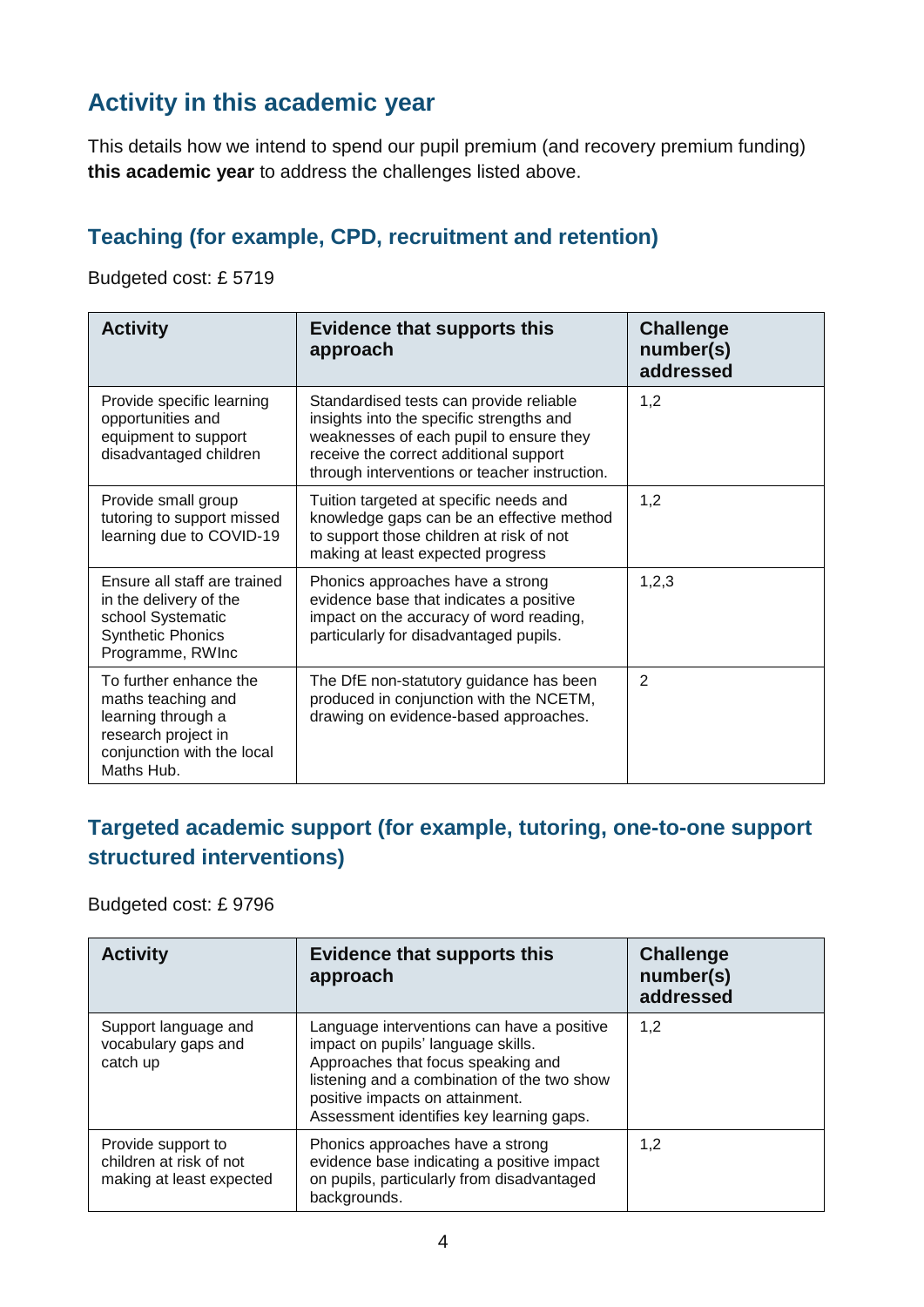| progress or meeting age<br>related expectations                                                                     | Evidence consistently shows the positive<br>impact that targeted academic support can<br>have on those who are not making good                                                                        |       |
|---------------------------------------------------------------------------------------------------------------------|-------------------------------------------------------------------------------------------------------------------------------------------------------------------------------------------------------|-------|
| <b>Additional phonics</b><br>sessions targeted at<br>disadvantaged pupils who<br>require further phonics<br>support | progress or are at risk of falling behind.<br>Targeted phonics interventions have been<br>shown to be more effective when delivered<br>as regular sessions.                                           | 1,2,3 |
| Additional support in<br>reading and maths 'catch<br>up'                                                            | Support targeted at specific needs and<br>knowledge gaps can be an effective method<br>to support low attaining pupils or those at<br>risk of falling behind, both one to one and in<br>small groups. | 1,2,3 |

# **Wider strategies (for example, related to attendance, behaviour, wellbeing)**

#### Budgeted cost: £ 8,945

| <b>Activity</b>                                            | <b>Evidence that supports this</b><br>approach                                                                                                                                                                                                                                                                                              | <b>Challenge</b><br>number(s)<br>addressed |
|------------------------------------------------------------|---------------------------------------------------------------------------------------------------------------------------------------------------------------------------------------------------------------------------------------------------------------------------------------------------------------------------------------------|--------------------------------------------|
| Improve the quality of<br>social and emotional<br>learning | There is extensive evidence associating<br>childhood social and emotional skills with<br>improved outcomes at school and in later<br>life.                                                                                                                                                                                                  | 1,3,4,5                                    |
|                                                            | Research indicates that taking a<br>coordinated and evidence-informed<br>approach to mental health and wellbeing<br>leads to improved emotional health and<br>wellbeing in children and young people, and<br>greater readiness to learn. Support targeted<br>through counselling, wellbeing support and<br>recognised social interventions. |                                            |
| Ensuring good behaviour<br>and attendance                  | The DfE guidance has been informed by<br>engagement with schools that have<br>significantly reduced levels of absence and<br>persistent absence.                                                                                                                                                                                            | 1,3,4,5                                    |
| Contingency fund to<br>address arising issues              | Based on our experiences and those of<br>similar schools to ours, we have identified a<br>need to set a small amount of funding aside<br>to respond quickly to needs that have not<br>yet been identified.                                                                                                                                  | All                                        |

## **Total budgeted cost: £ 24,460**